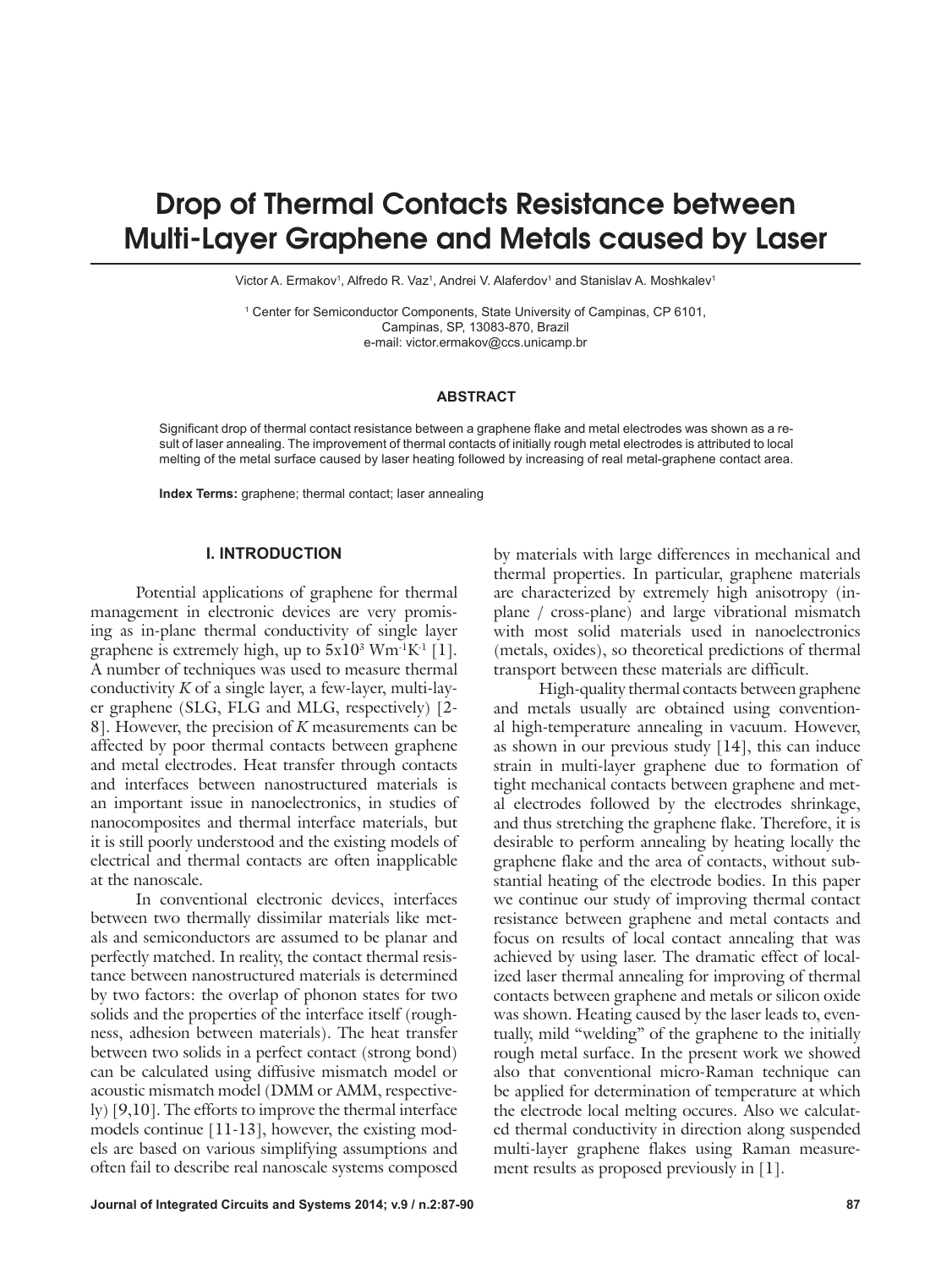### **II. EXPERIMENTAL**

Multi-layer graphene flakes were prepared by mild ultrasound processing (sonication) of natural graphene flakes (Nacional de Grafite Ltda, Brazil) in N,N-dimethylformamide (DMF) solutions. Most of graphene flakes had lateral dimensions in the range from 1 to 10  $\mu$ m, and the thickness from 10 to 100 nm, as revealed by SEM (scanning electron microscope) observations. Further, the MLG flakes were deposited over metal (Au, Ti or W) electrodes with 1  $\mu$ m separation using ac di-electrophoresis [14]. Electrodes with thickness of 100 nm and surface roughness of 1-2 nm were deposited over thermally oxidized Si (oxide thickness of about 300 nm) by plasma sputtering using conventional photolithography and lift-off processes. The micron size trenches (1  $\mu$ m wide and 5  $\mu$ m deep) between electrodes were previously cut by focused ion beam (Nova 200 Nanolab, FEI Co). A 473 nm laser focused on the sample with  $100x$  objective ( $\sim$ 400 nm diameter laser spot, max laser power at the sample of 10 mW) was used for confocal Raman spectroscopy (Ntegra Spectra, NT MDT). In Raman spectra, narrow graphene G-lines (peak near 1580 cm-1 and FWHM  $\sim$ 15 cm<sup>-1</sup>) and low-intensity D-lines (peak near 1360 cm-1) were detected, indicating high quality of MLG flakes obtained by liquid phase exfoliation from natural graphite.The optothermal micro-Raman method [1] is based on measurements of the frequency downshift  $\Delta G$  of a graphene G-line with increasing temperature (in some cases, 2D line is used). Note that the same laser was used for local heating of suspended graphene samples (duration of annealing varied between 1 and 10 sec in different experiments) and, simultaneously, for local graphene temperature measurements in situ (). From the measured  $\Delta G$  value, the local graphene temperature rise  $\Delta T$  above room temperature can be estimated, using the conversion coefficient that was measured to be -0.011  $cm<sup>-1</sup>K<sup>-1</sup>$  for multi-layer graphene [15].

## **III. RESULTS AND DISCUSSION**

Examples of MLG deposited over various metal (W, Ti, Au) electrodes forming side contacts with the metal are shown in Fig. **1**.

The G-line position was found first to shift linearly with laser power (see Fig. **2**) indicating gradual heating of the sample proportional to the absorbed power, as expected. However, with increasing power the shift was found to saturate or even reduce.

We recalculated G-line shift into the temperature using procedure described in [1] for flakes deposited over Au and W electrodes (see Fig. **3**):

$$
\Delta T (K) = \Delta \omega (cm^{-1}) / g (cm^{-1}K^{-1})
$$

Using conversion coefficient  $g = -0.011$  cm <sup>1</sup>K<sup>-1</sup>, very high local graphene temperatures (from 900K) can be estimated from the maximum G-line



**Figure 2.** Shift of G-peak position caused by laser heating with different laser power for graphene flake deposited over W electrodes. Position of a maximum of G-peak corresponds to a temperature of the flake (shown on the top axis).



**Figure 1.** SEM images of multi-layer graphene flakes deposited over a) - W, b) - Ti and c) - Au electrodes. White bars correspond to 5 μm.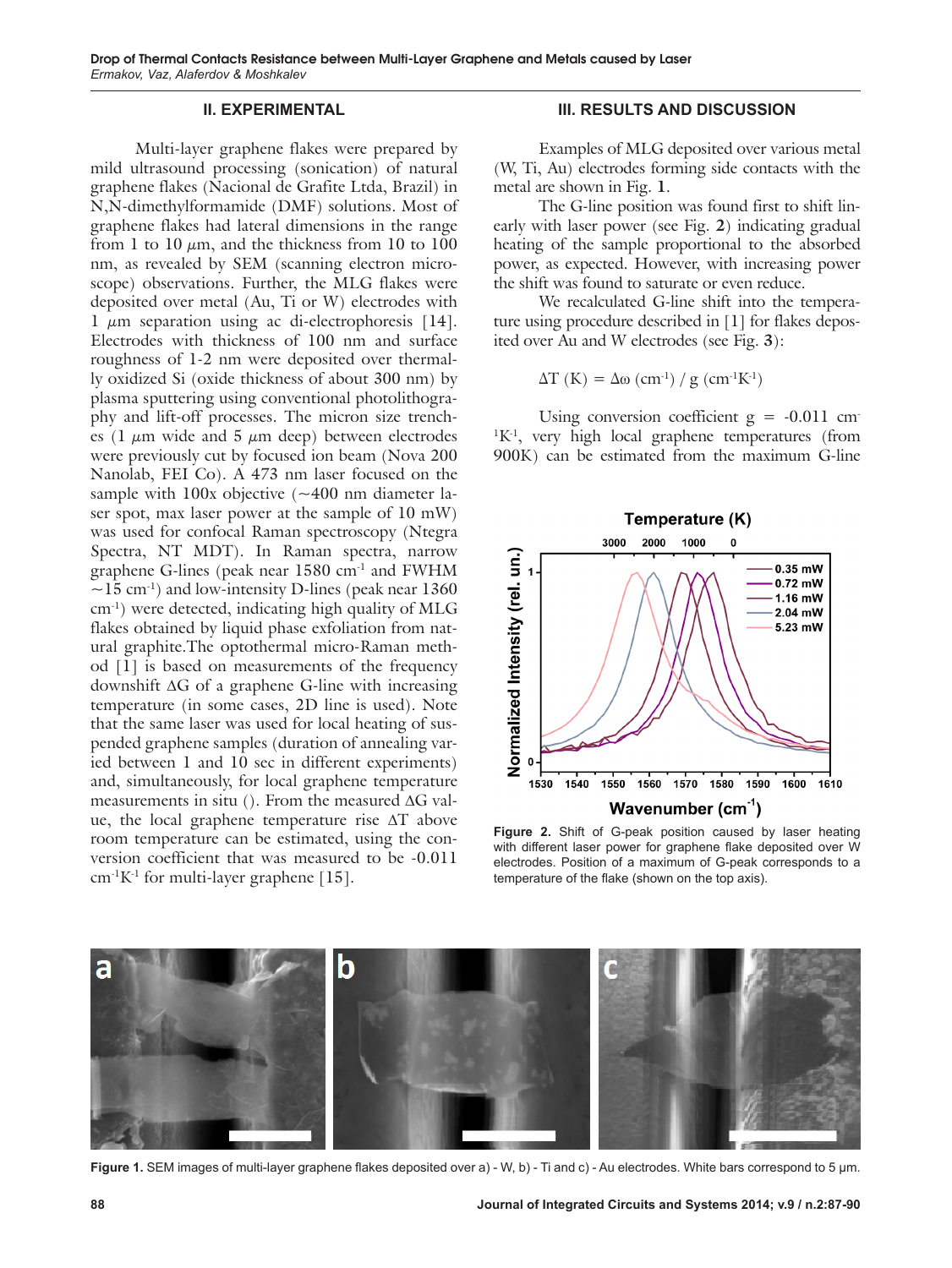

**Figure 3.** Laser heating of graphene on Au (a) and W (b) contacts. Dashed line (average slope) shows thermal resistance between contact surfaces.

downshifts. For different cases the maximum temperature was found to vary between 930K and 2300K for laser power up to 10 mW, depending on the flake dimensions and quality of contact with electrodes. The smallest downshifts were obtained for Au electrodes with the largest contact area. In the case shown in Fig. **3**.a (on Au electrodes), the saturation occurs at approximately 1000K. The effect of saturation can be attributed to improvement of the thermal contact between the MLG and metal electrode that can occur during sample heating, resulting in increased heat losses to the electrodes and, finally, in the reduced sample temperature. This is confirmed by results obtained in the second run performed immediately after the first one (Fig. **3**, red circles), when much lower graphene temperatures (G-line downshifts) are detected for the same laser powers, with the curve slope of 168 K/mW, as compared with 350 K/mW for the first run, in the case of Au electrode (Fig. **3**,a).

Heat losses from the graphene surface due to thermal contact with air  $({\sim}10^5 \text{ Wm}^2 \text{K}^1)$  [16] and by radiation are estimated to be much smaller than the absorbed laser power  $({\sim}0.1 \text{ mW}$  and  $10^{-8} \text{ mW}$ , respectively). Thus under the present conditions the main mechanism of heat losses is due to heat transfer through the graphene-metal contacts, and the reduced sample heating during the second run clearly indicates the improved thermal conductivity of the graphene-metal contact (thermal boundary conductance) after annealing occurred during the first run. The thermal contact improvement is likely due to partial melting of the metal surface in contact with graphene, reducing of the initially high metal surface roughness under the graphene and corresponding increase of the contact area and adhesion between surfaces (). This is possible because of distinctly different mechanical properties of two con-

tacting materials: (i) multi-layer graphene with a perfectly flat surface, characterized by high in-plane elastic stiffness and high cross-plane hardness, and (ii) rough metal surface that is subject to plastic deformation at nanoscale length under pressure (due to adhesion) and heat flow. Note that lower temperatures obtained for Au electrodes () can be due to higher self-diffusion of this metal under heating, compared with other metals tested here (W,Ti).

The thermal boundary conductance (TBC) of the interface between different metals was estimated from the experimental data obtained with local laser heating of MLG to be  $\sim$ 30-50 MWm<sup>-2</sup>K<sup>-1</sup> for metals like Au, Ti and W. The maximum TBC values were found after laser annealing at elevated laser power.

The maximum values of thermal conductivity obtained for narrow multi-layer graphene samples after annealing were found to be close to  $600 \text{ Wm}$ <sup>1</sup> $\text{K}$ <sup>1</sup> (consistent with data in literature for flakes with re-



**Figure 4.** Schematics of the temperature distribution along the graphene before (black) and after the laser annealing of contacts with electrode.